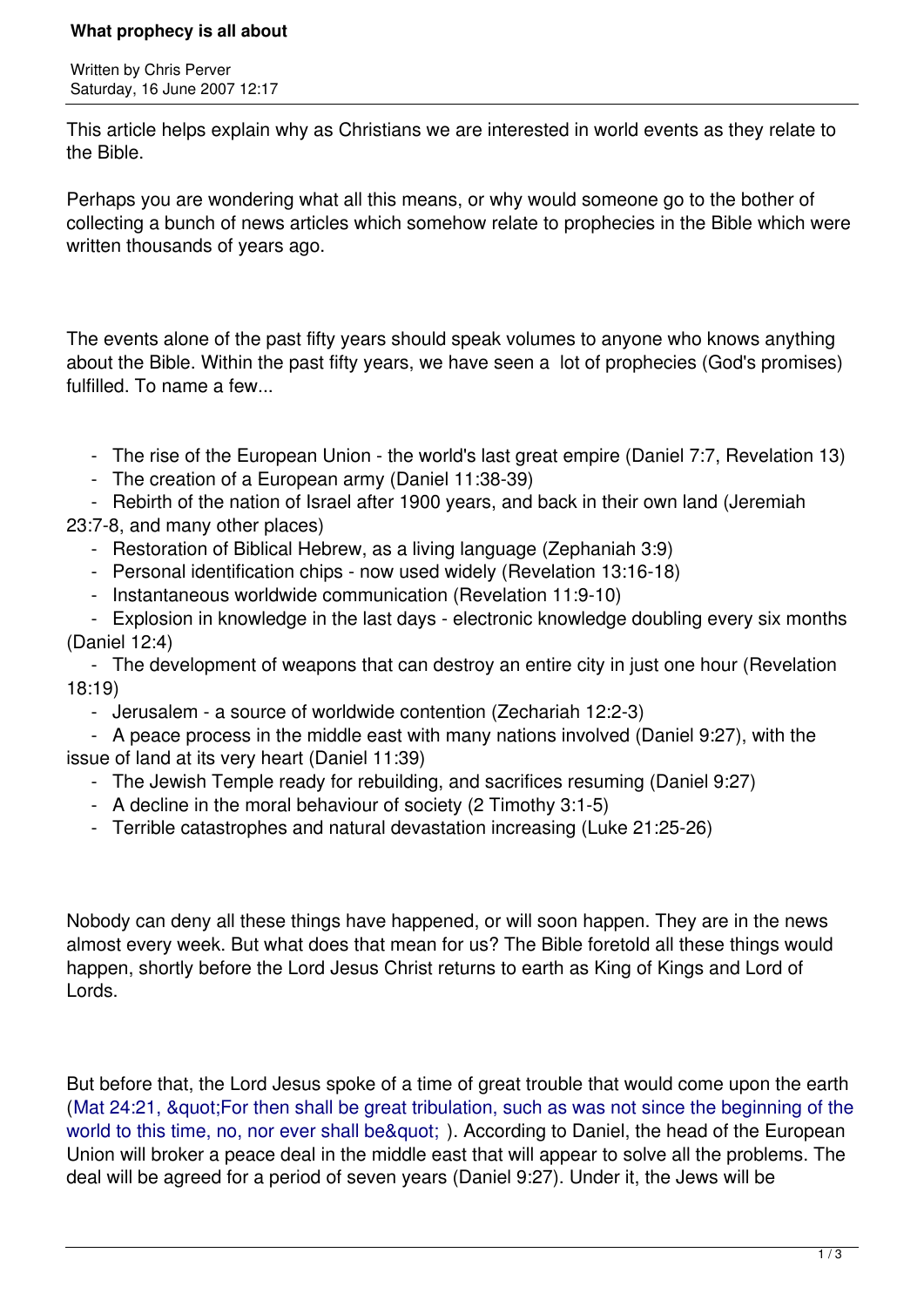## **What prophecy is all about**

Written by Chris Perver Saturday, 16 June 2007 12:17

permitted to rebuild their temple, and the sacrificial system will be set up again. There will be a period of relative calm, but it will be short-lived (1 Thessalonians 5:3).

Halfway through the seven year period, the Antichrist (the head of the EU) will turn his back on the agreement and stop the sacrifices (Daniel 11:30). He will sit in the Jewish Temple, and proclaim himself to be God (2 Thessalonians 2:3-4), and cause as many as would not worship him to be killed (Revelation 13:15). He will deceive the whole world, as Satan will enable him to do great & quot: Iving wonders & quot:, such as call fire down from heaven (Revelation 13:13-14).

There will also be terrible disasters occurring on earth during this time, among which are war (Revelation 13:4), the greatest earthquake the world has ever seen, destroying all the great cities of earth (Revelation 16:18-19), a possible meteor strike causing mass extinction of sea life and vegetation (Revelation 8:7-9), water problems (Revelation 8:10-11), terrible pollution causing the sun to be darkened (Matthew 24:29), problems with the ozone layer (Revelation 16:8-9), killer hail stones (Revelation 16:21) and much more. Revelation states that a fourth part of earth's population will die because of these things (Revelation 6:8).

The Antichrist will then gather his armies, along with all the armies of the world for the & aupt; final solution & quot;, to take control of Jerusalem by force, and wipe out the Jews once and for all (Joel 3:2). As the seven year period comes to a close, the Lord Jesus Christ will return with the armies of heaven, to defeat the Antichrist and his armies and save Jerusalem, and set up His kingdom on earth (Revelation 19).

So as you can see, if what the Bible was one hundred percent accurate about what we see happening around us now, we really need to do something now in order to prepare for what the Bible says is still to occur.

But unless you have accepted Jesus Christ as Lord, you can never enter into His kingdom (John 3:3). Without your sins forgiven, you will never be allowed into heaven, as heaven is a place of perfection, and God is holy and cannot look upon sin. In order to forgive sins, God requires that an innocent life must be taken in the guilty's place (Hebrews 9:22). But the Lord Jesus Christ came to earth two thousand years ago in the form of a man to suffer and die on a cross, as the final sacrifice for the sins of the whole world (Hebrews 9:26). God was well pleased with His sacrifice (Isaiah 53:10), and raised Him again from the dead as a testament to this (Luke 9:22). It is now through faith in His Son, in His death as the punishment for our sins by a Righteous God, and believing that He took the punishment we justly deserved, that God